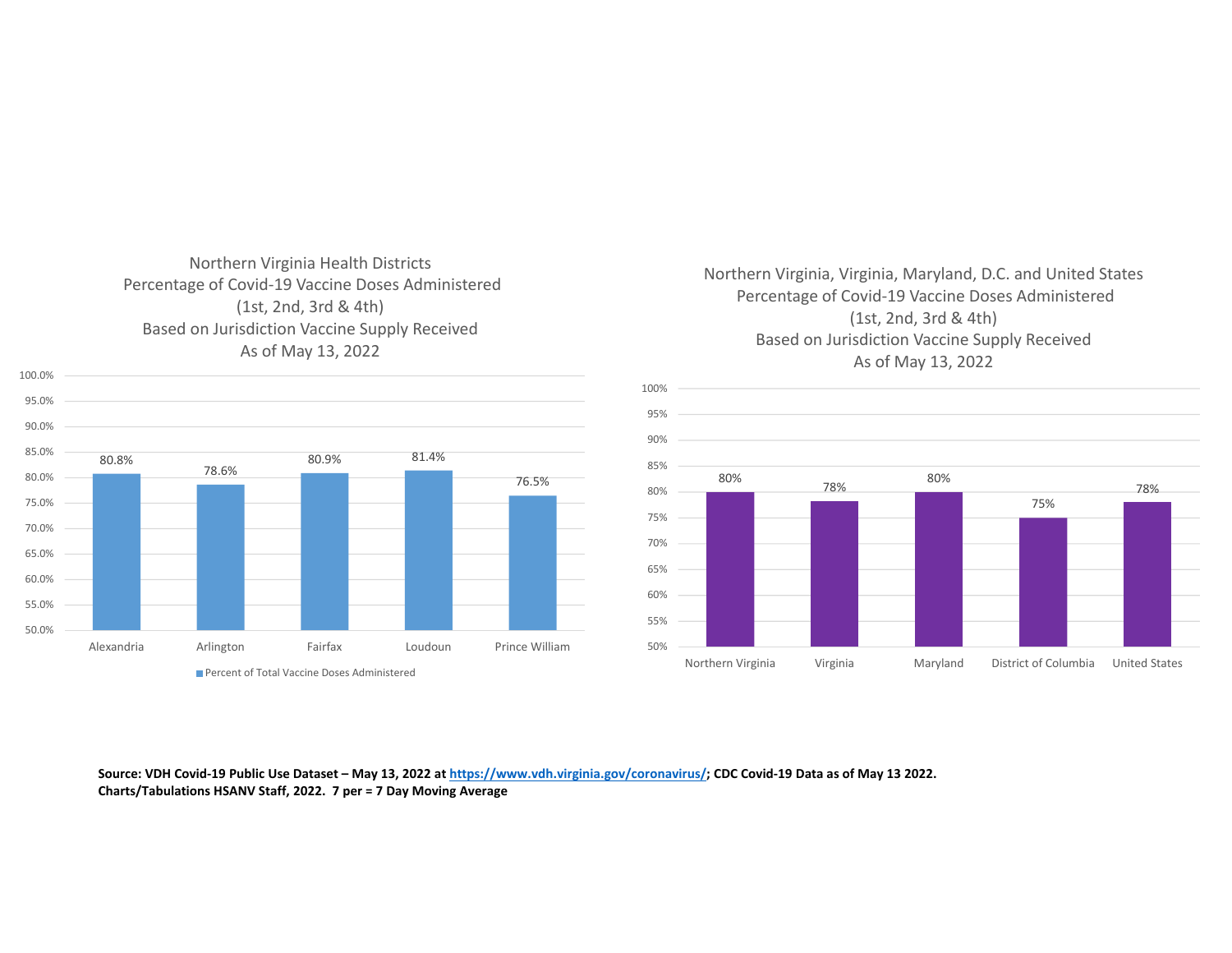#### Northern Virginia Health Districts Percentage of Population Vaccinated As of May 13, 2022



**Percent with at Least One Dose Percent Fully Vaccinated Percent with at Least One Booster**

## Northern Virginia, Virginia, Maryland, D.C. and United States Percentage of Population Vaccinated As of May 13, 2022



Source: VDH Covid-19 Public Use Dataset – May 13, 2022 at <u>https://www.vdh.virginia.gov/coronavirus/;</u> CDC Covid-19 Data as of May 13 2022. **Charts/Tabulations HSANV Staff, 2022. 7 per <sup>=</sup> 7 Day Moving Average**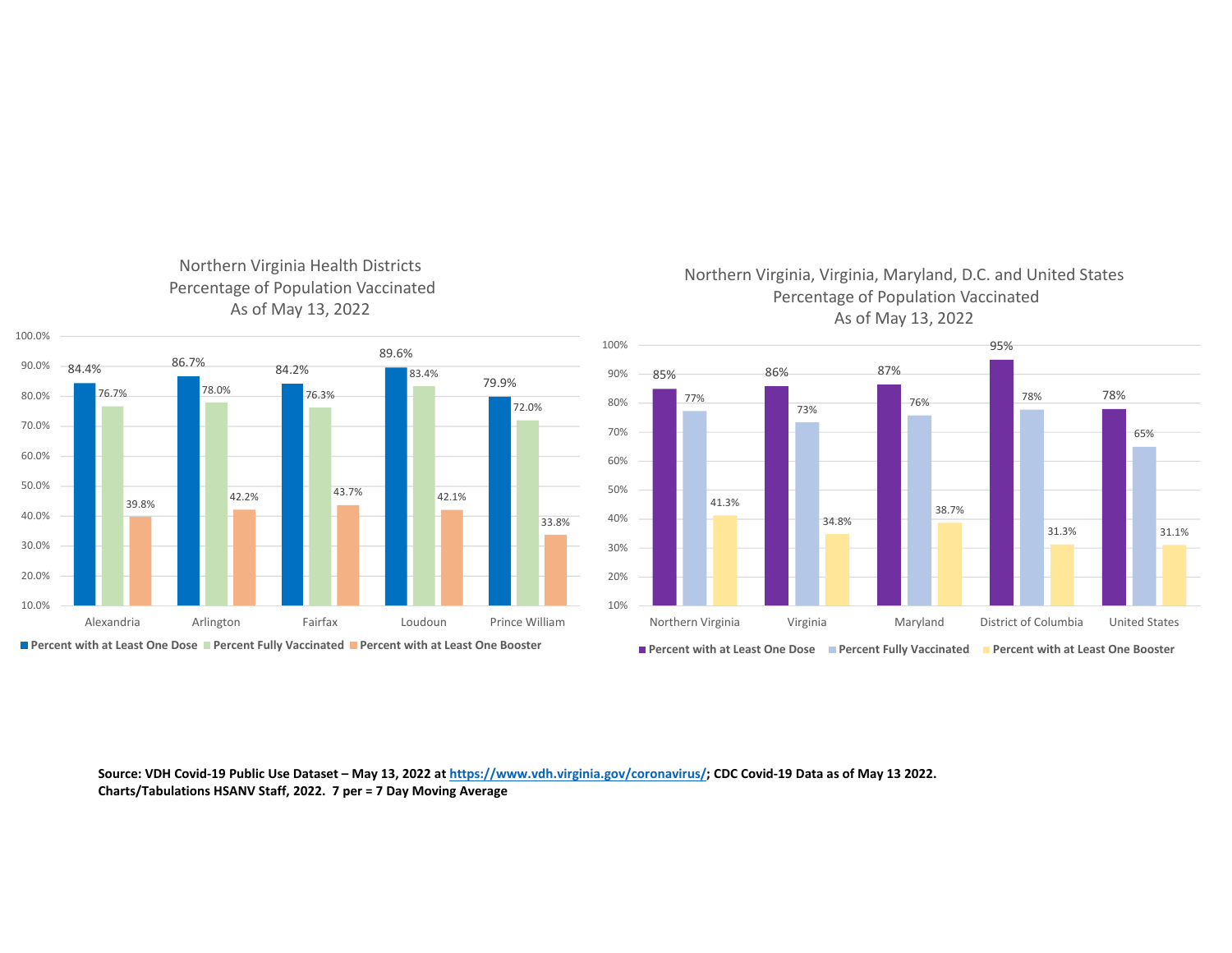

Source: VDH Covid-19 Public Use Dataset – May 13, 2022 at <u>https://www.vdh.virginia.gov/coronavirus/;</u> CDC Covid-19 Data as of May 13 2022.

**Charts/Tabulations HSANV Staff, 2022. 7 per <sup>=</sup> 7 Day Moving Average**